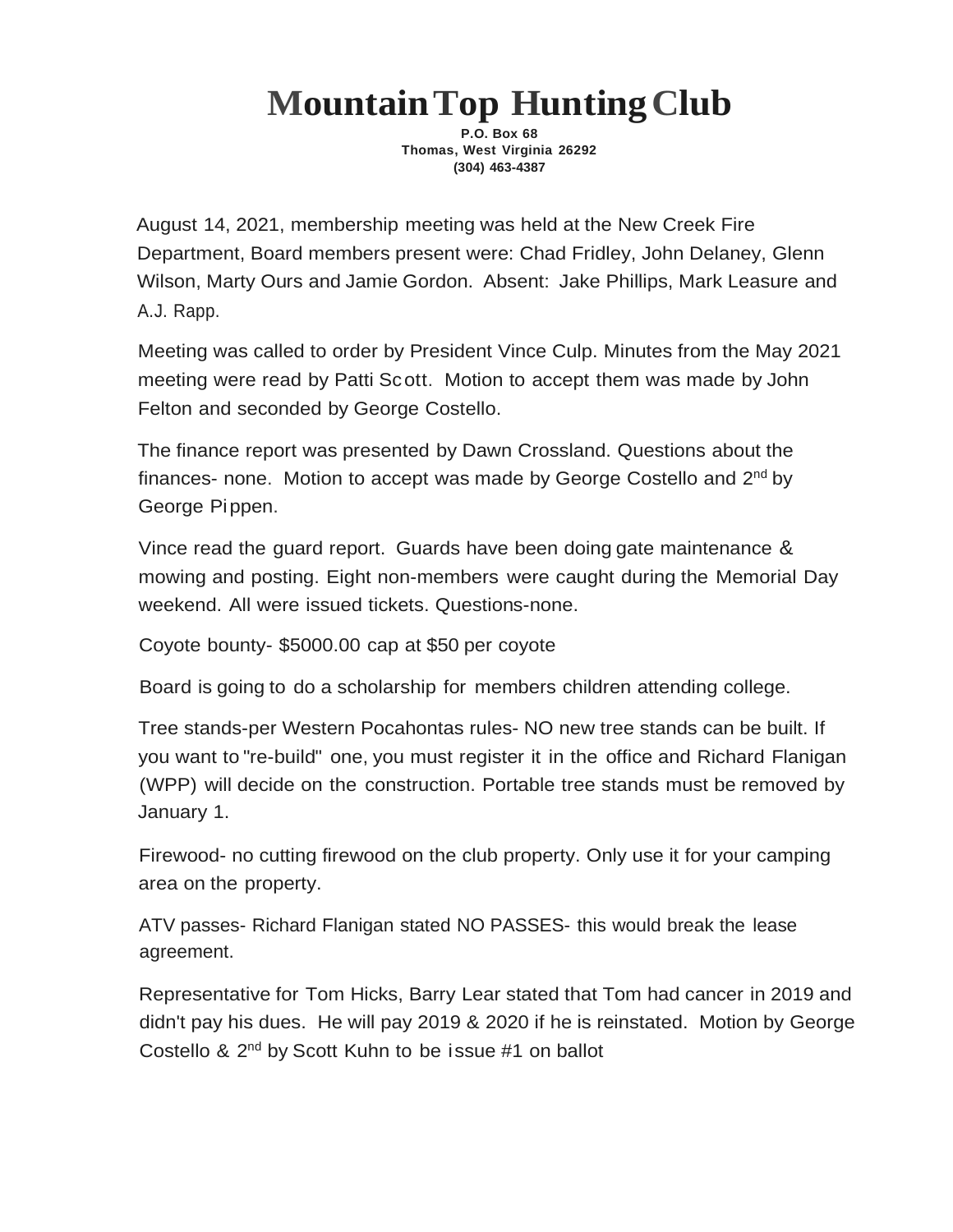Dwight Metcalf represented Robert Meuselbach- Robert moved and renewal form wasn't forwarded. Motion by Dwight Metcalf & 2<sup>nd</sup> by James Pippen to be issue #2 on ballot.

By law change- attached-vote by proxy issue# 3 on ballot

Hunting regulations- John Felton made a motion to follow WV state rules. 2<sup>nd</sup> by Joe Saltis issue #4 on ballot.

Motion by Brian Saltis & 2<sup>nd</sup> by Joseph Saltis- if issue #4 fails, the 6 point or betterissue #5 on ballot.

Directors: Mineral County- William Clark nominated Austin Iman 2<sup>nd</sup> by George Pippen. Christine Mallow nominated Mark Leasure 2<sup>nd</sup> by John Suffern. Motion to close was made by John Delaney and 2<sup>nd</sup> by John Felton.

Grant County-Christine Mallow nominated Chad Fridley 2<sup>nd</sup> by William Clark. Motion to close was made by Dennis Knotts & 2<sup>nd</sup> by John Delaney.

Tucker County-Dennis Knotts nominated Jake Phillis 2<sup>nd</sup> by Marty Ours. Motion to close made by Joe Saltis & 2<sup>nd</sup> by John Delaney.

At Large-William Clark nominated Marty Ours 2<sup>nd</sup> by Christian Ours. Motion to close made by Glenn Wilson & 2<sup>nd</sup> by John Felton.

Ballot counters: Eric Lemley, Beth Lemley and Ken Stone.

William Clark & Chris Scripp won the Yeti coolers

Motion to adjourn was made by John Felton & 2<sup>nd</sup> by Fred Davis.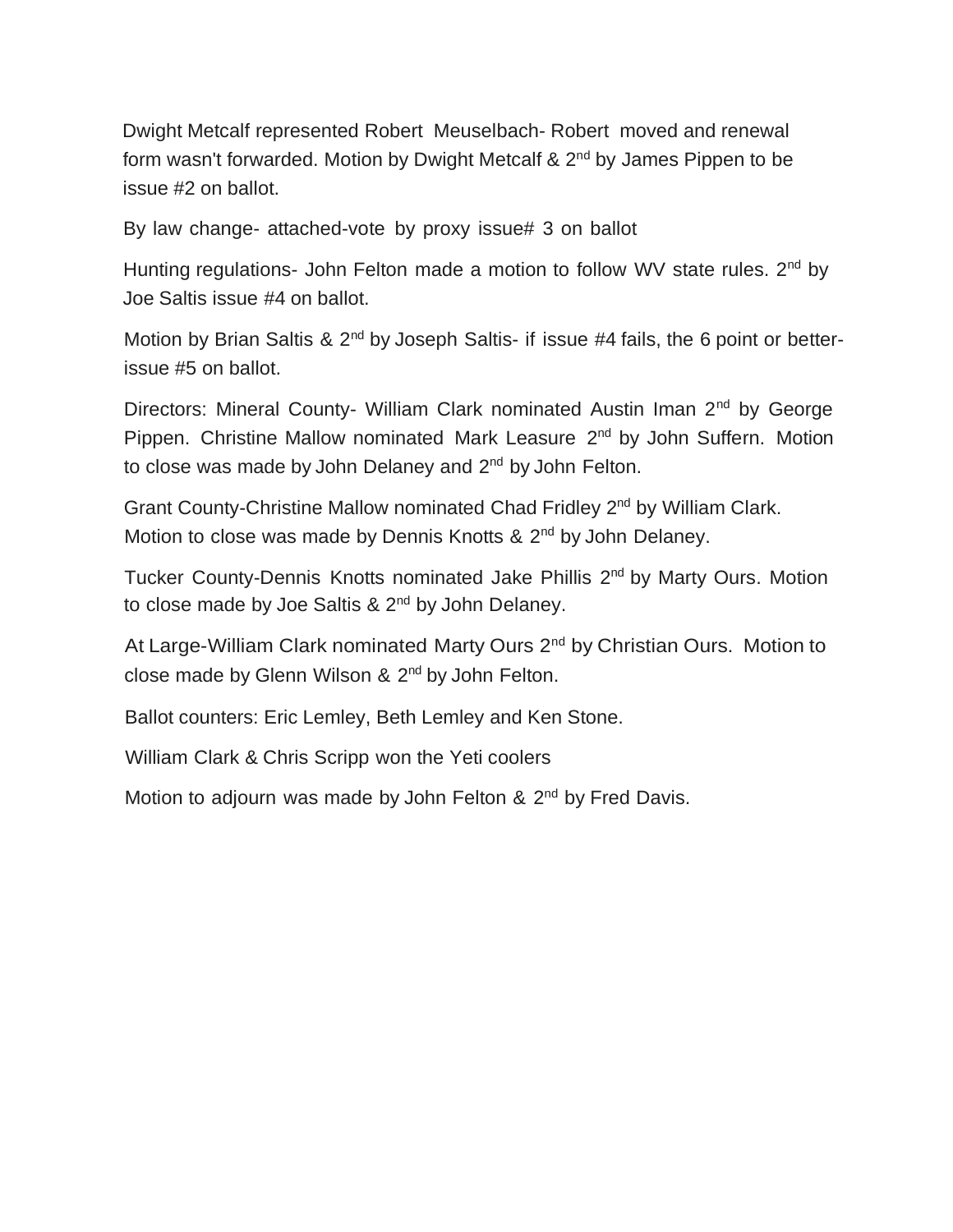I request that the In Person member vote be changed or modified to include members who is carnot be present or act. Kanonce & Graube TR

many than the many property and

 $\mathcal{L}^{\mathcal{L}}$  . The second contribution of the second contribution  $\mathcal{L}^{\mathcal{L}}$ 

 $L_{\rm{max}}=4$ 

 $\alpha = 1.5$  ,  $\alpha = 0.5$ 

 $\omega = \frac{1}{2} - \frac{1}{2}$  .

一本人

 $\sim$  100  $\mu$ 

 $\tau_{\rm{max}} = 0$  $\sim$  33  $\%$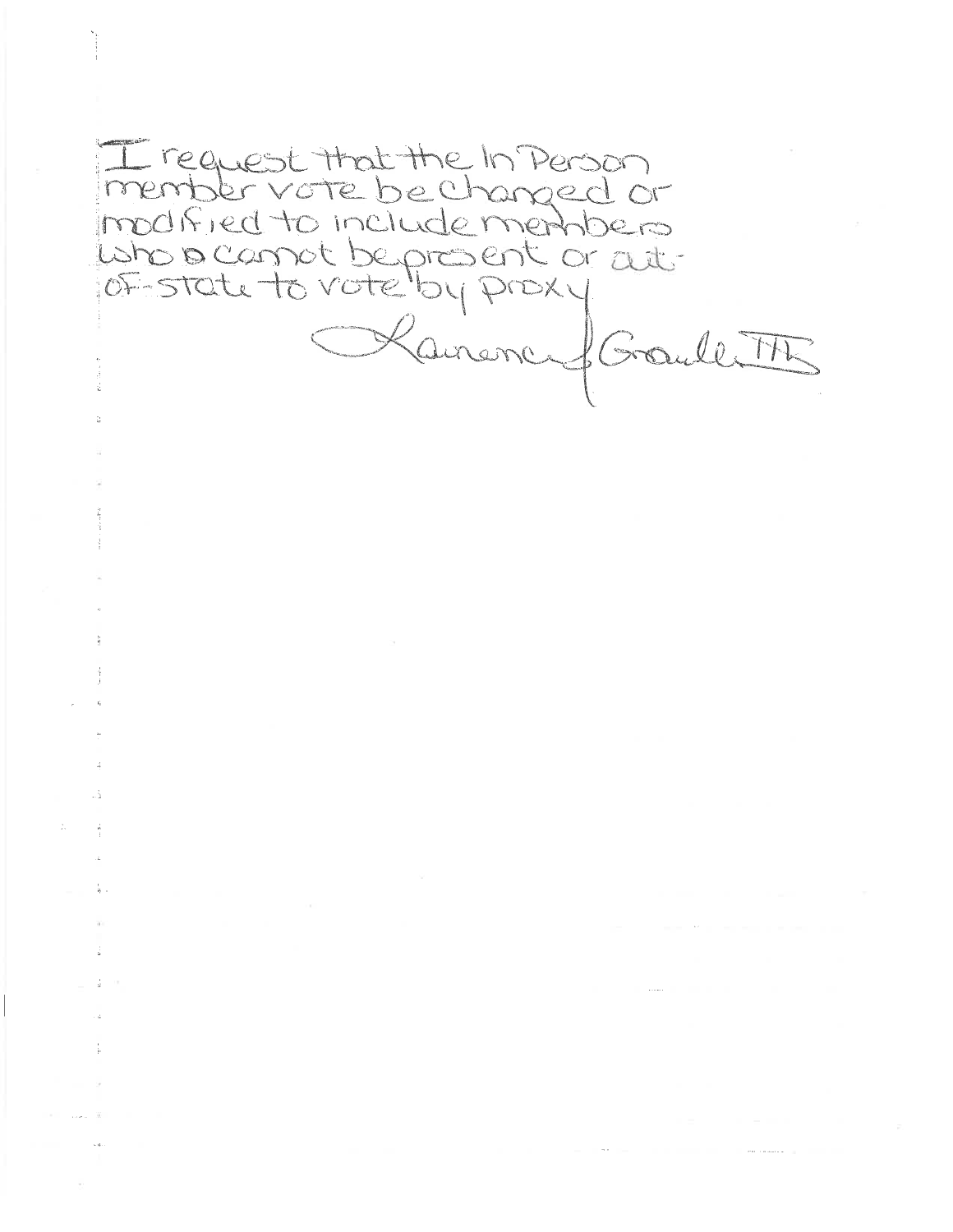